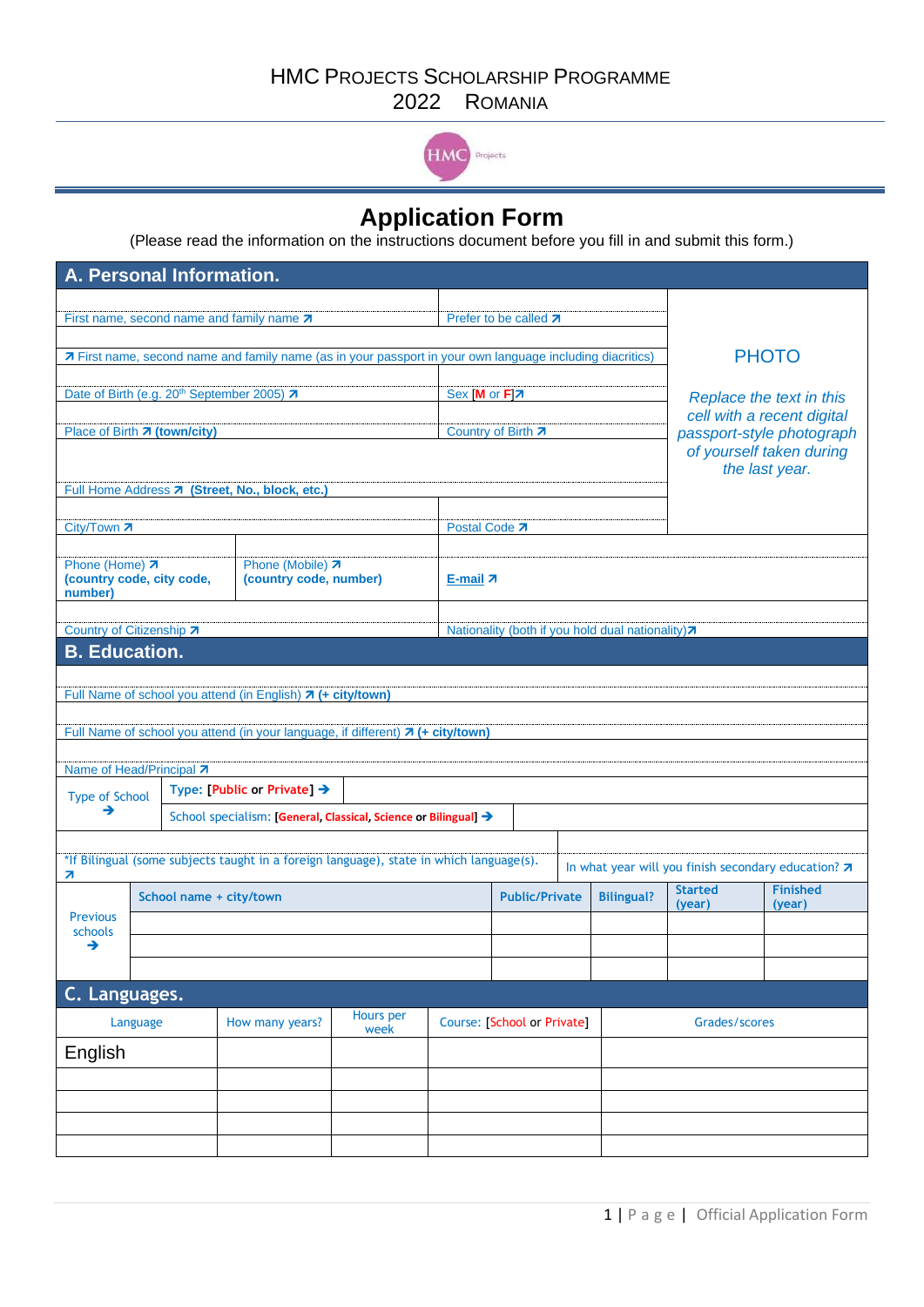| D. Academic, Extracurricular And Personal Interests.                                                                                                                                                                    |                                                                                                                                                                                                                                                                                                                                                                  |  |  |  |
|-------------------------------------------------------------------------------------------------------------------------------------------------------------------------------------------------------------------------|------------------------------------------------------------------------------------------------------------------------------------------------------------------------------------------------------------------------------------------------------------------------------------------------------------------------------------------------------------------|--|--|--|
| international: $\bm{\downarrow}$                                                                                                                                                                                        | In the UK most A Level students start with three or possibly four subjects. Please check the advice we give in the<br>further information and then list the three or four subjects that you would most like to study. Also list the academic<br>awards/honours you have won in the past three years (if any) – please indicate if they are regional, national or |  |  |  |
|                                                                                                                                                                                                                         |                                                                                                                                                                                                                                                                                                                                                                  |  |  |  |
|                                                                                                                                                                                                                         | List the <b>current</b> sports (athletic activities) that you play and for how long (Note team, position, prizes won, if any): $\psi$                                                                                                                                                                                                                            |  |  |  |
|                                                                                                                                                                                                                         |                                                                                                                                                                                                                                                                                                                                                                  |  |  |  |
| instrument you play; choir/band/orchestra to which you belong; dance/ theatre group; painting, drawing,<br>photography, etc. and for how long). Please note any awards you have won during the last three years. $\vee$ | List the current performing and visual art forms that interest you the most and in which you participate. (Note any                                                                                                                                                                                                                                              |  |  |  |
|                                                                                                                                                                                                                         |                                                                                                                                                                                                                                                                                                                                                                  |  |  |  |
| outside school. (Note how long you have been involved, the purpose of the group, and your role in it.) $\vee$                                                                                                           | List the clubs, organizations or community service groups to which you belong - not only within the school but also                                                                                                                                                                                                                                              |  |  |  |
| What field of study or future career are you considering? $\bm{\downarrow}$                                                                                                                                             |                                                                                                                                                                                                                                                                                                                                                                  |  |  |  |
|                                                                                                                                                                                                                         |                                                                                                                                                                                                                                                                                                                                                                  |  |  |  |
| Have you spent more than one month in a western country? If yes, where, when and how long? $\vee$                                                                                                                       |                                                                                                                                                                                                                                                                                                                                                                  |  |  |  |
| What <b>three words</b> would you choose to describe yourself? $\vee$                                                                                                                                                   |                                                                                                                                                                                                                                                                                                                                                                  |  |  |  |
|                                                                                                                                                                                                                         |                                                                                                                                                                                                                                                                                                                                                                  |  |  |  |
| E. Programme Preference.                                                                                                                                                                                                |                                                                                                                                                                                                                                                                                                                                                                  |  |  |  |
| We ask that you to state which scholarship programme you wish to be considered for. This<br>helps the interviewers a great deal and does not influence your selection for a scholarship.                                |                                                                                                                                                                                                                                                                                                                                                                  |  |  |  |
| Please read the notes about eligibility for a full scholarship carefully before completing this section.                                                                                                                |                                                                                                                                                                                                                                                                                                                                                                  |  |  |  |
| Scholarship type                                                                                                                                                                                                        | <b>Choice</b>                                                                                                                                                                                                                                                                                                                                                    |  |  |  |
| HMC full scholarship [Yes or No]                                                                                                                                                                                        |                                                                                                                                                                                                                                                                                                                                                                  |  |  |  |
| HMC reduced fee scholarship [Yes or No]                                                                                                                                                                                 |                                                                                                                                                                                                                                                                                                                                                                  |  |  |  |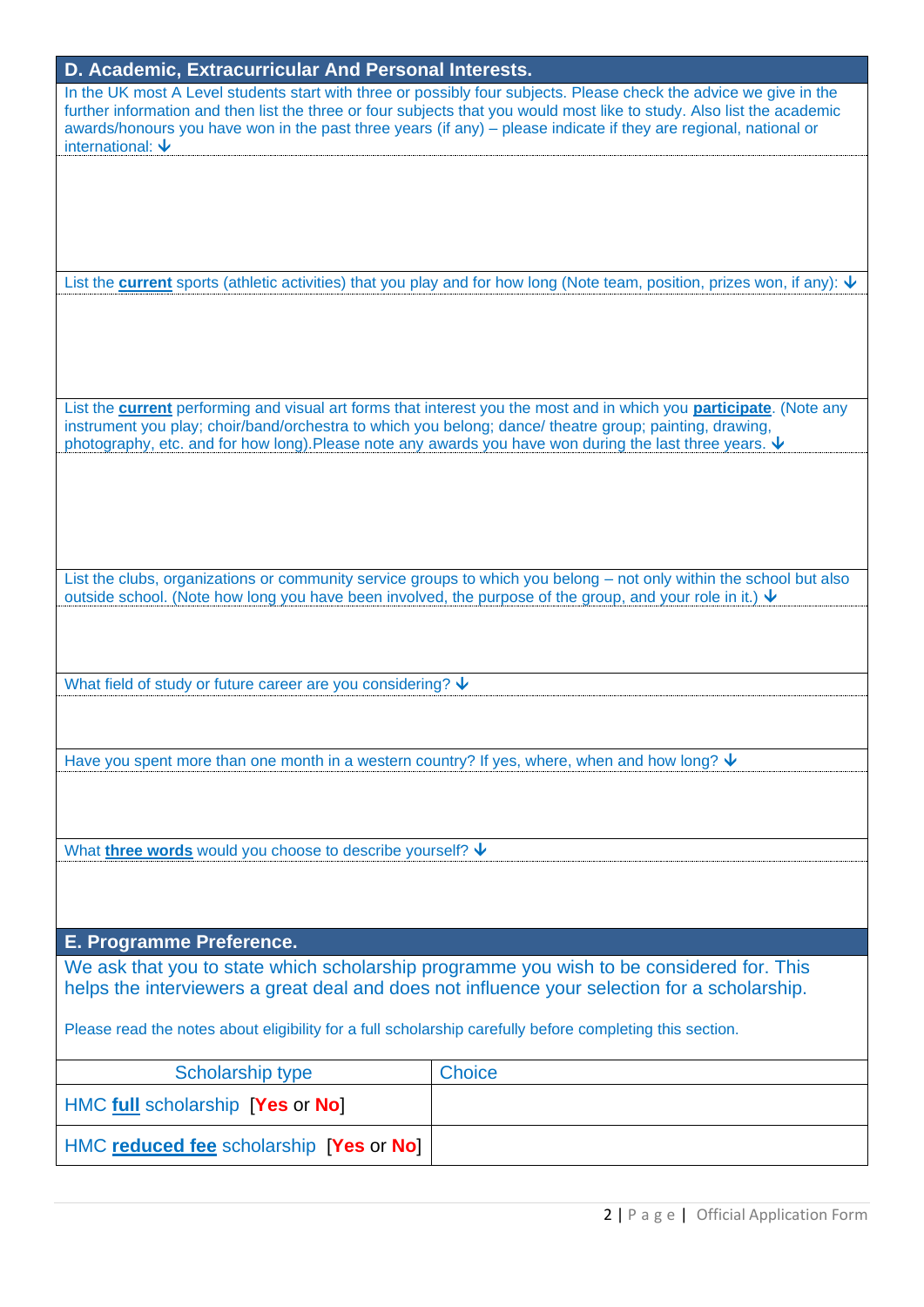| F. Family Information.                                                                                                                                                                                       |  |                        |     |  |                                     |  |                                        |                                           |
|--------------------------------------------------------------------------------------------------------------------------------------------------------------------------------------------------------------|--|------------------------|-----|--|-------------------------------------|--|----------------------------------------|-------------------------------------------|
|                                                                                                                                                                                                              |  | <b>Parent 1</b>        |     |  | <b>Parent 2</b>                     |  |                                        |                                           |
| Parents Name in Full →                                                                                                                                                                                       |  |                        |     |  |                                     |  |                                        |                                           |
|                                                                                                                                                                                                              |  | [Living or Deceased] → |     |  | [Living or Deceased] →              |  |                                        |                                           |
|                                                                                                                                                                                                              |  |                        |     |  | [Together, Separated or Divorced] → |  |                                        |                                           |
| Name of Step-parents (if applicable)<br>→                                                                                                                                                                    |  |                        |     |  |                                     |  |                                        |                                           |
| Full Home Address →<br>(City, postal code, Street, No.)                                                                                                                                                      |  |                        |     |  |                                     |  |                                        |                                           |
| Telephone →<br>(Country code, city code, number)                                                                                                                                                             |  |                        |     |  |                                     |  |                                        |                                           |
| Mobile Phone →<br>(country code, number)                                                                                                                                                                     |  |                        |     |  |                                     |  |                                        |                                           |
| E-mail $\rightarrow$                                                                                                                                                                                         |  |                        |     |  |                                     |  |                                        |                                           |
| Profession and Job Title→                                                                                                                                                                                    |  |                        |     |  |                                     |  |                                        |                                           |
| Name of Employer →                                                                                                                                                                                           |  |                        |     |  |                                     |  |                                        |                                           |
| Work phone, if applicable → (Country<br>code, city code, number)                                                                                                                                             |  |                        |     |  |                                     |  |                                        |                                           |
| <b>Brothers and sisters</b>                                                                                                                                                                                  |  |                        |     |  |                                     |  |                                        |                                           |
| <b>Name</b>                                                                                                                                                                                                  |  | Sex [F or M]           | Age |  | Occupation                          |  | Living at Home?<br>$ Y \text{ or } N $ | Participated in this<br>program? [Y or N] |
|                                                                                                                                                                                                              |  |                        |     |  |                                     |  |                                        |                                           |
|                                                                                                                                                                                                              |  |                        |     |  |                                     |  |                                        |                                           |
|                                                                                                                                                                                                              |  |                        |     |  |                                     |  |                                        |                                           |
|                                                                                                                                                                                                              |  |                        |     |  |                                     |  |                                        |                                           |
|                                                                                                                                                                                                              |  |                        |     |  |                                     |  |                                        |                                           |
| If you have friends or relatives in the UK please provide their full name, relationship, and address: $\bm{\downarrow}$<br>Please also state whether they would agree to act as a guardian for you in the UK |  |                        |     |  |                                     |  |                                        |                                           |
|                                                                                                                                                                                                              |  |                        |     |  |                                     |  |                                        |                                           |
|                                                                                                                                                                                                              |  |                        |     |  |                                     |  |                                        |                                           |
|                                                                                                                                                                                                              |  |                        |     |  |                                     |  |                                        |                                           |
|                                                                                                                                                                                                              |  |                        |     |  |                                     |  |                                        |                                           |
|                                                                                                                                                                                                              |  |                        |     |  |                                     |  |                                        |                                           |

### **Statements:**

- 1. In signing below I give my permission that, if I am awarded and accept a scholarship, my name, country, U.K. school and personal email address can be shared with other HMC Projects scholars. I also agree that I will not share these details with anyone else, nor pass on the list to any third party.
- 2. My signature below also indicates that all the information given is complete and correct to the best of my knowledge, and the essay is my work alone.

| Signature (of applicant) |  |
|--------------------------|--|
|                          |  |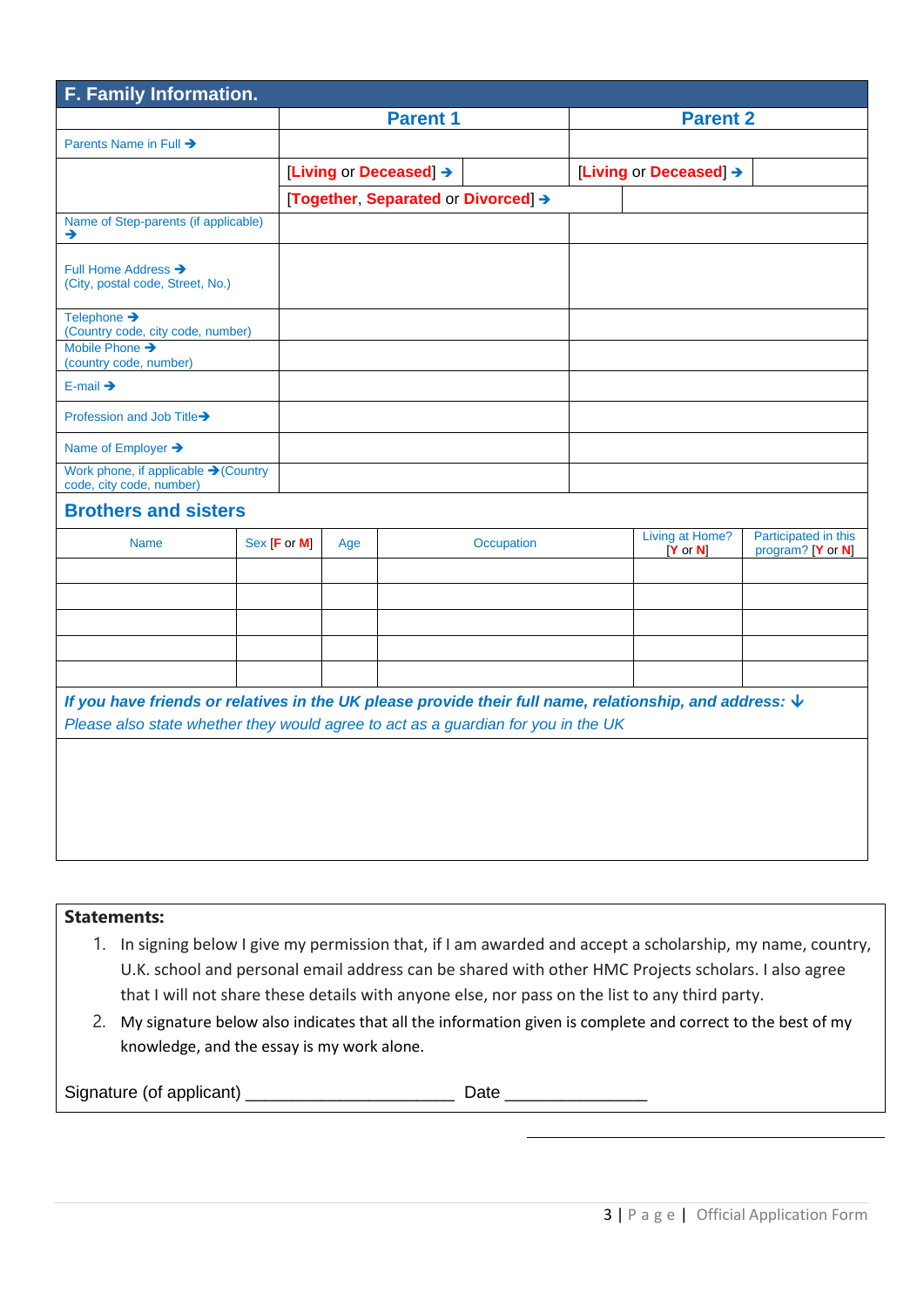HMC PROJECTS SCHOLARSHIP PROGRAMME

2022 ROMANIA



## **Statements**

| <b>Full Name of Applicant</b>     |  |
|-----------------------------------|--|
|                                   |  |
| Name of First Parent or Guardian  |  |
| Name of Second Parent or Guardian |  |

#### *To be signed by parents or guardians of ALL applicants*

*As the parent or guardian of the above-named candidate:*

- *I agree that my son/daughter will be an applicant for a scholarship through HMC Projects.*
- *I have read and understand the paper titled "Information for Parents" giving details of the general arrangements for my son or daughter to take up a scholarship at a school in the United Kingdom. These arrangements may include independent travel within the United Kingdom.*
- *I give my provisional agreement for my son/daughter to be nominated to a school for a scholarship for the academic year starting September 2022 and I understand that I shall subsequently be asked by the school to sign the normal forms of agreement with them.*
- *I agree that I shall pay an administrative fee of £1250 towards my son's/daughter's scholarship if he/she is selected for a full scholarship through HMC Projects. The deadline for payment is 1st July 2022.*
- *I understand that any extension of the scholarship into a second year is at the discretion of the school offering a scholarship place.*
- *I have read, understand and agree to what is set out in the section in the Information for Parents "Your and your son's/daughter's data and how we use it".*

Signature of First Parent or Guardian Signature of Second Parent or Guardian Date

#### *Also, to be signed by parents or guardians of applicants applying for a FULL scholarship*

*As the parent or guardian of the above-named candidate who is applying for a full scholarship, I confirm that total net parental income during 2021 will not exceed the equivalent of £30,000.*

Signature of First Parent or Guardian Signature of Second Parent or Guardian Date

#### **Please note:**

**Those candidates selected for interview for a scholarship will be required to complete a parental income declaration form.**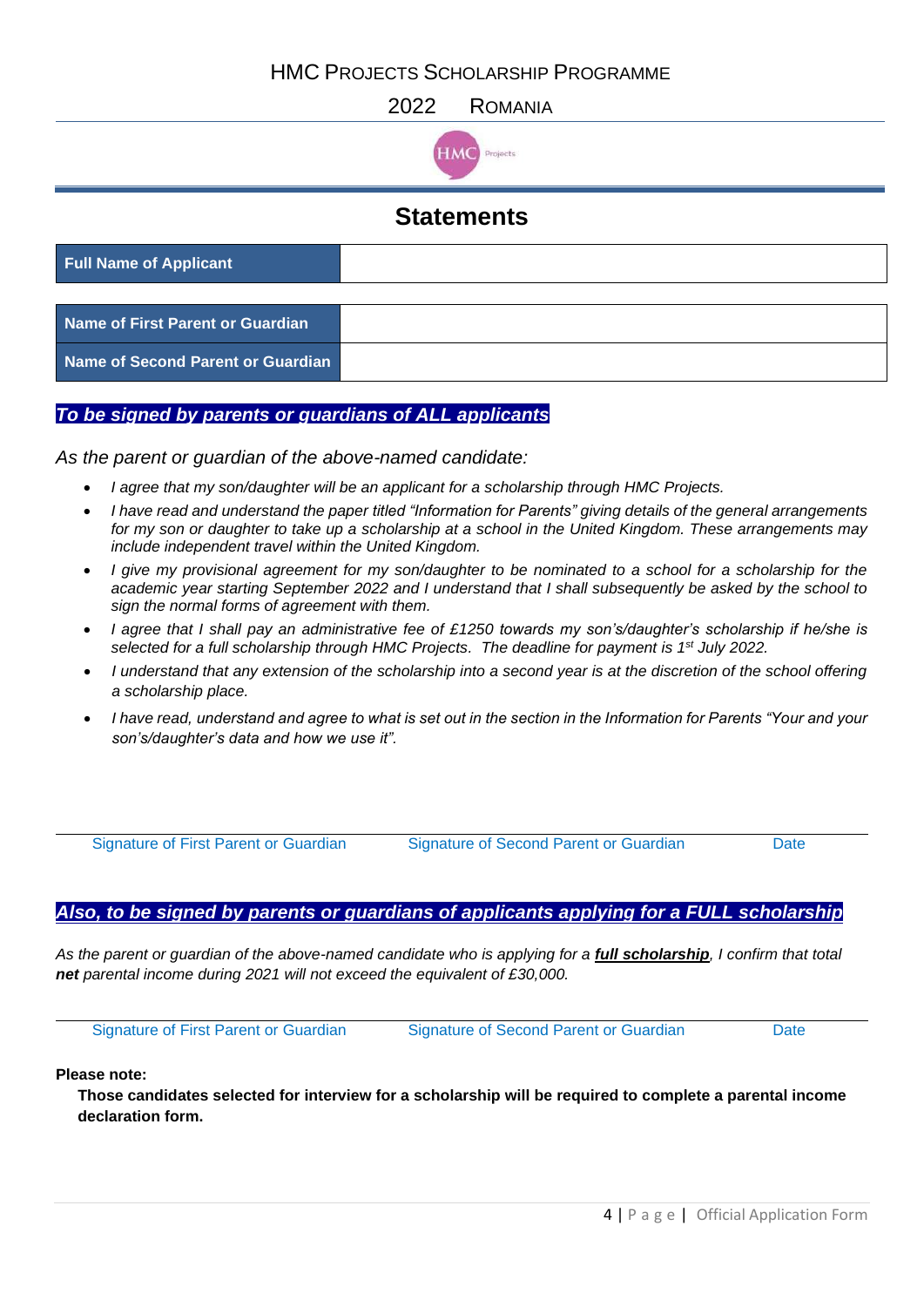| <b>Health Declaration</b>                                                                                                                                                                                                |             |        |  |  |
|--------------------------------------------------------------------------------------------------------------------------------------------------------------------------------------------------------------------------|-------------|--------|--|--|
| To be completed by the applicant's parent(s) or legal guardian<br>Please answer the following questions about state of health of your son/daughter and provide any extra information<br>or detail which may be relevant. |             |        |  |  |
| Question                                                                                                                                                                                                                 |             | Answer |  |  |
| Is your son/daughter in good health?                                                                                                                                                                                     | [Yes or No] |        |  |  |
| If no, please give details $\sqrt{\ }$                                                                                                                                                                                   |             |        |  |  |
| Is he/she is currently protected by immunisation from MMR<br>(Measles, Mumps and Rubella, Polio and Tetanus)?                                                                                                            | [Yes or No] |        |  |  |
| During the past five years has he/she received hospital treatment<br>for any operation or condition?                                                                                                                     | [Yes or No] |        |  |  |
| If yes, please give details $\psi$                                                                                                                                                                                       |             |        |  |  |
| Does he/she currently have any medical conditions?                                                                                                                                                                       | [Yes or No] |        |  |  |
| If yes, please give details $\psi$                                                                                                                                                                                       |             |        |  |  |
| Is your son/daughter at present receiving medical or psychological<br>treatment for any condition, except those named above?                                                                                             | [Yes or No] |        |  |  |
| If yes, please give details $\psi$                                                                                                                                                                                       |             |        |  |  |
| Does he/she have any medical or psychological problem known to<br>you which may require specialist or hospital treatment?                                                                                                | [Yes or No] |        |  |  |
| If yes, please give details $\psi$                                                                                                                                                                                       |             |        |  |  |

Signature of First Parent or Guardian Signature of Second Parent or Guardian Date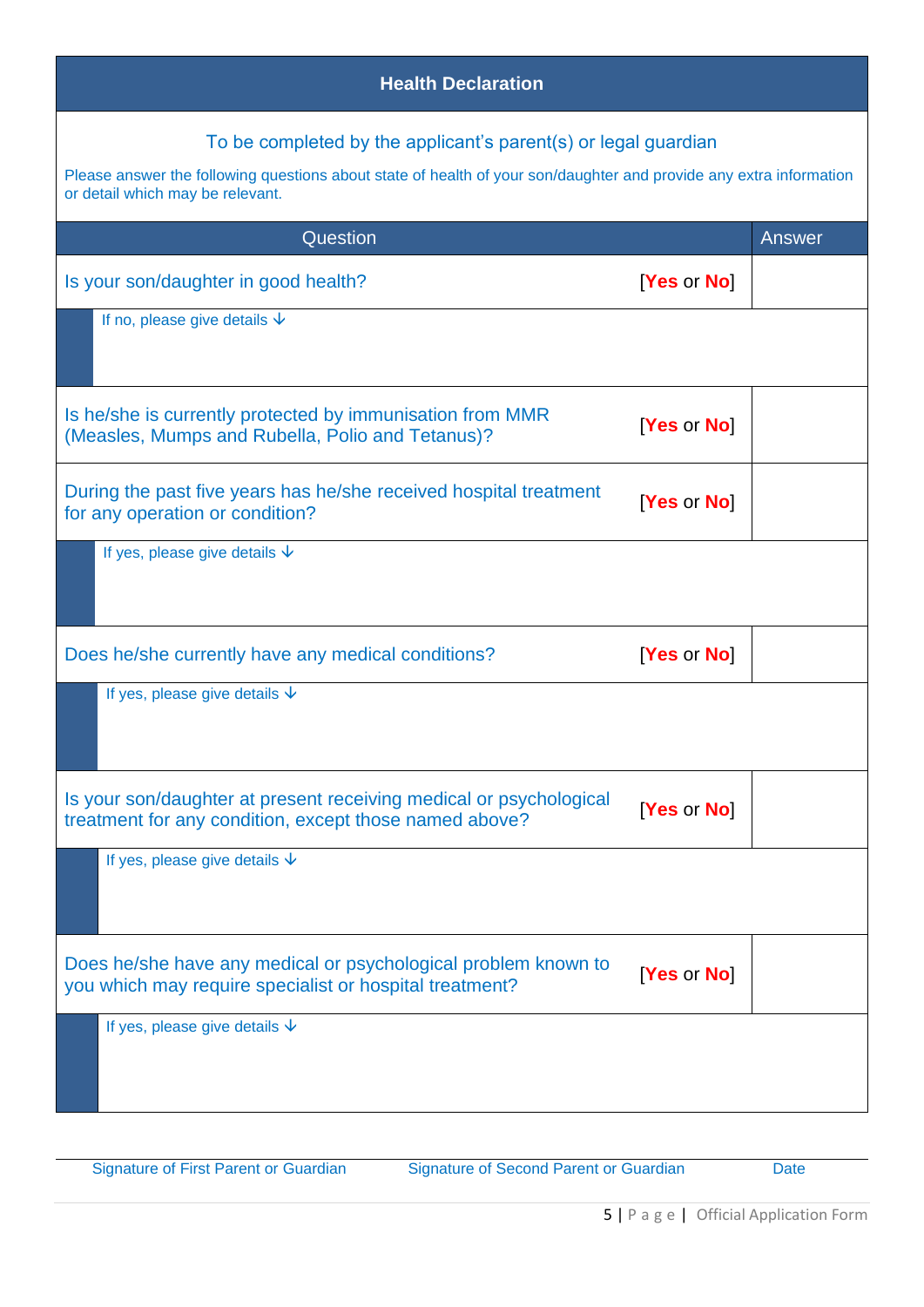# **School Grades**

### **Please enter your school grades (1-10) from your school reports for your last class and your current class into the subject table below:**

**If a subject is not in the list then please enter the subject and the grade(s) in a blank row.**

|                                     |                                            | <b>Grade (1-10)</b>             |                                |
|-------------------------------------|--------------------------------------------|---------------------------------|--------------------------------|
| <b>Subject</b>                      |                                            | <b>Previous</b><br><b>Class</b> | <b>Current</b><br><b>Class</b> |
| Romanian language and<br>literature | Limba și literatura română                 |                                 |                                |
| <b>English</b>                      | Limba engleză                              |                                 |                                |
| French                              | Limba franceză                             |                                 |                                |
| German                              | Limba germana                              |                                 |                                |
| Latin                               | Limba latină                               |                                 |                                |
| <b>Mathematics</b>                  | Matematică                                 |                                 |                                |
| <b>Physics</b>                      | Fizică                                     |                                 |                                |
| <b>Chemistry</b>                    | Chimie                                     |                                 |                                |
| <b>Biology</b>                      | Biologie                                   |                                 |                                |
| <b>Civic culture</b>                | Cultură civică                             |                                 |                                |
| <b>History</b>                      | Istorie                                    |                                 |                                |
| Geography                           | Geografie                                  |                                 |                                |
| Art                                 | Educație plastică                          |                                 |                                |
| <b>Music</b>                        | Educație muzicală                          |                                 |                                |
| <b>Technology</b>                   | Educație tehnologică                       |                                 |                                |
| <b>Computer science</b>             | Informatică                                |                                 |                                |
| <b>ICT</b>                          | Tehnologia informației și a<br>comunicării |                                 |                                |
| Psychology                          | Psihologie                                 |                                 |                                |
| Economics                           | Economie                                   |                                 |                                |
| Philosophy                          | Filosofie                                  |                                 |                                |
| Religion                            | Religie                                    |                                 |                                |
| <b>Physical education</b>           | Educație fizică                            |                                 |                                |
| <b>Behaviour</b>                    | Purtare                                    |                                 |                                |
|                                     | Add any additional subjects below          |                                 |                                |
| <b>Subject</b>                      |                                            | <b>Previous</b><br><b>Class</b> | <b>Current</b><br><b>Class</b> |
|                                     |                                            |                                 |                                |
|                                     |                                            |                                 |                                |
|                                     |                                            |                                 |                                |
|                                     |                                            |                                 |                                |